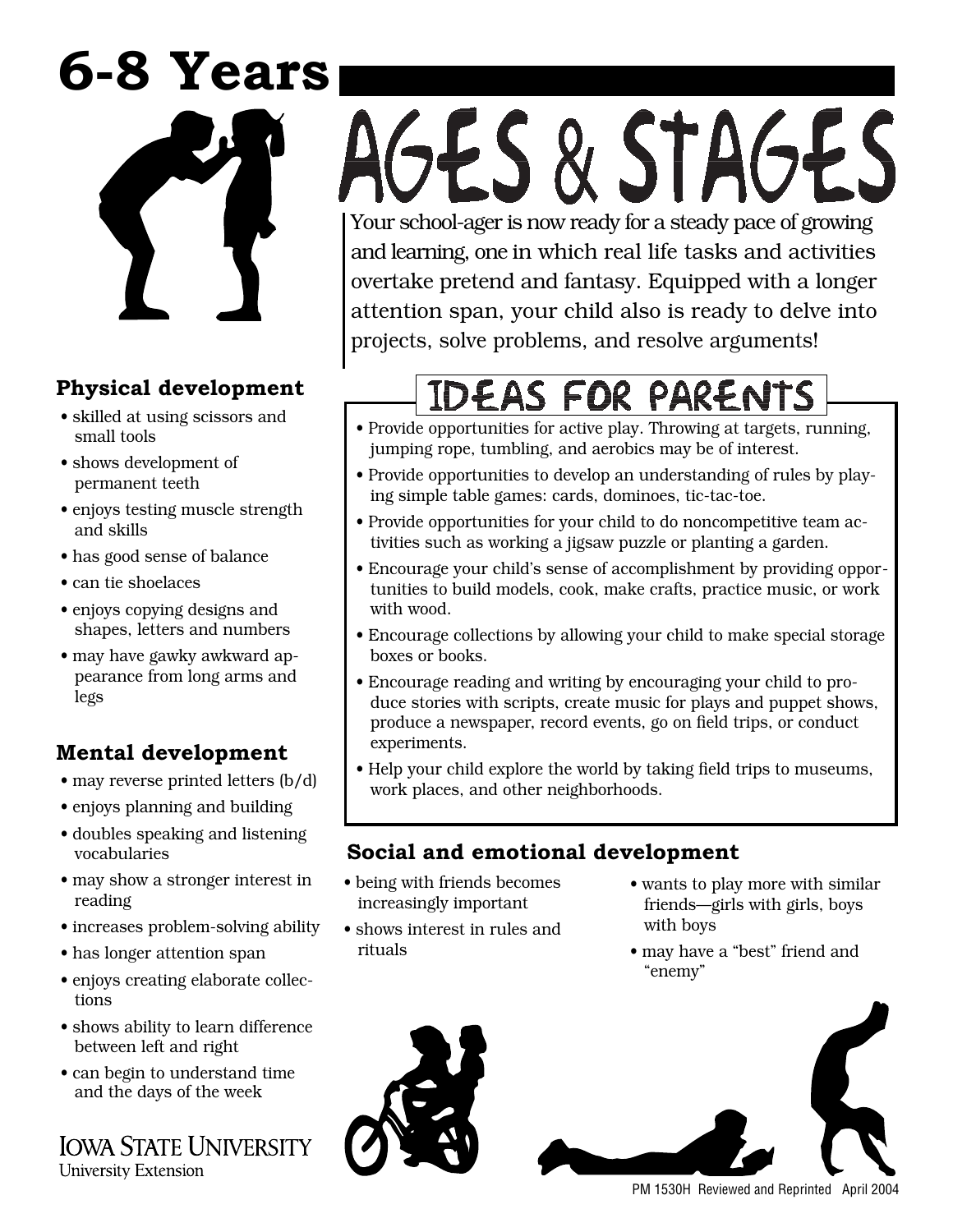- shows strong desire to perform well, do things right
- begins to see things from another child's point of view, but still very self-centered
- finds criticism or failure difficult to handle
- views things as black and white, right or wrong, wonderful or terrible, with very little middle ground
- seeks a sense of security in groups, organized play, and clubs
- generally enjoys caring for and playing with younger children
- may become upset when behavior or schoolwork is ignored

#### **Toy list**

- arts and crafts materials
- musical instruments
- sports equipment
- camping equipment
- construction sets
- electric trains
- bicycles (use helmets)
- models
- board games
- skateboard (use helmets)

Written by Lesia Oesterreich, ISU Extension human development specialist. Graphic design by Valerie Dittmer King.

## **BOOKS**

#### **Books for parents**

*Parent's Guide for the Best Books for Children*, Eden Ross Lipson *How to Talk So Kids Will Listen and Listen So Kids Will Talk*, Adele Faber and Elizabeth Mazlish *Caring for Your School-age Child: Ages 5 to 12*, American Academy of Pediatrics

#### **Books for children**

*A Chair for My Mother*, Vera Williams *Alexander and the Terrible, Horrible, No Good, Very Bad Day*, Judith Viorst *Anna Banana and Me*, Lenore Blegvard *Everybody Needs A Rock*, Byrd Baylor *The Garden of Abdul Gasazi*, Chris Van Allsburg *The Kid Next Door and Other Headaches: Stories About Adam Joshua*, Janice Lee Smith *Little House in the Big Woods*, Laura Ingalls Wilder *Ramona*, Beverly Cleary

#### **A word on development**

Your child is unique. Each child's learning and growth rates differ from other children the same age.

If, however, your child is unable to do many of the skills listed for his or her age group, you may wish to talk to an early childhood specialist. You are the best person to notice developmental problems, if any, because of the time you spend with your child. If your child has special needs, early help can make a difference.

If you have questions about your child's development or want to have

your child tested, contact:

- Your pediatrician or health care professional
- The local health department
- Area Education Agency Early Childhood Special Education Consultant
- Iowa COMPASS 1-800-779-2001, TTY: 1-877-686-0032

Contact your county extension office to obtain other publications about children, parenting, and family life.

The developmental information provided in this bulletin has been compiled from a variety of professional resources to help you understand your child's overall growth. It is not a standardized measurement tool.

#### **. . . and justice for all**

The U.S. Department of Agriculture (USDA) prohibits discrimination in all its programs and activities on the basis of race, color, national origin, gender, religion, age, disability, political beliefs, sexual orientation, and marital or family status. (Not all prohibited bases apply to all programs.) Many materials can be made available in alternative formats for ADA clients. To file a complaint of discrimination, write USDA, Office of Civil Rights, Room 326-W, Whitten Building, 14th and Independence Av-

enue, SW, Washington, DC 20250-9410 or call 202-720-5964. Issued in furtherance of Cooperative Extension work, Acts of May 8 and June 30, 1914, in cooperation with the U.S. Department of Agriculture. Jack M. Payne, director, Cooperative Extension Service, Iowa State University of Science and Technology, Ames, Iowa.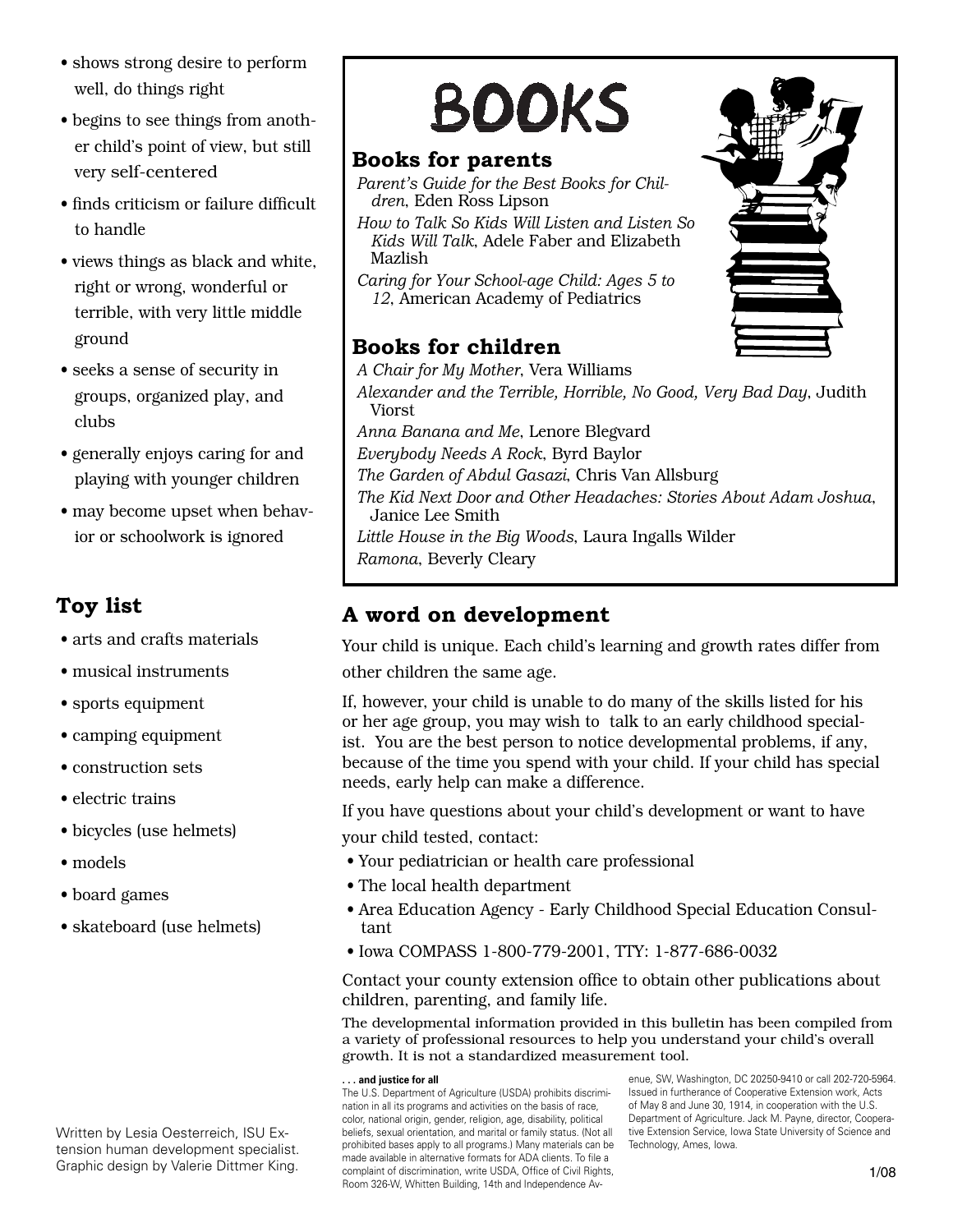## **9-11 Years**



#### **Physical development**

Girls:

- are generally as much as 2 years ahead of boys in physical maturity
- may begin to menstruate

Boys and girls:

- have increased body strength and hand dexterity
- show improved coordination and reaction time
- may begin to grow rapidly at the end of this age period

### **Mental development**

- shows interest in reading fictional stories, magazines, and how-to project books
- may develop special interest in collections or hobbies
- fantasizes and daydreams about the future
- enjoys planning and organizing tasks
- becomes more product and goal oriented
- has great ideas and intentions, but difficulty following through
- enjoys games with more complex rules

**IOWA STATE UNIVERSITY University Extension** 

# GES & STAGES

Friendships and accomplishments are important to older children. Secret codes, made-up languages, and passwords are used to strengthen the bonds of friendship. Be prepared to use all your "patience" skills as your child may tend to think that he or she does not need adult care or supervision.

## **IDEAS FOR PARENTS**

- Provide opportunities for older school-agers to help out with real skills. Cooking, sewing, and designing dramatic play props are useful ways to use their skills.
- Provide time and space for an older child to be alone. Time to read, daydream, or do school work uninterrupted will be appreciated.
- Encourage your child to make a call to a school friend.
- Encourage your child to participate in an organized club or youth group. Many groups encourage skill development with projects or activities that can be worked on at home.
- Encourage your older child to help with a younger one but avoid burdening older children with too many adult responsibilities. Allow time for play and relaxation.
- Provide opportunities for older children to play games of strategy. Checkers, chess, and Monopoly are favorites.
- Remember to provide plenty of food. Older children have larger appetites than younger children and will need to eat more.



PM 1530i Revised May 2001